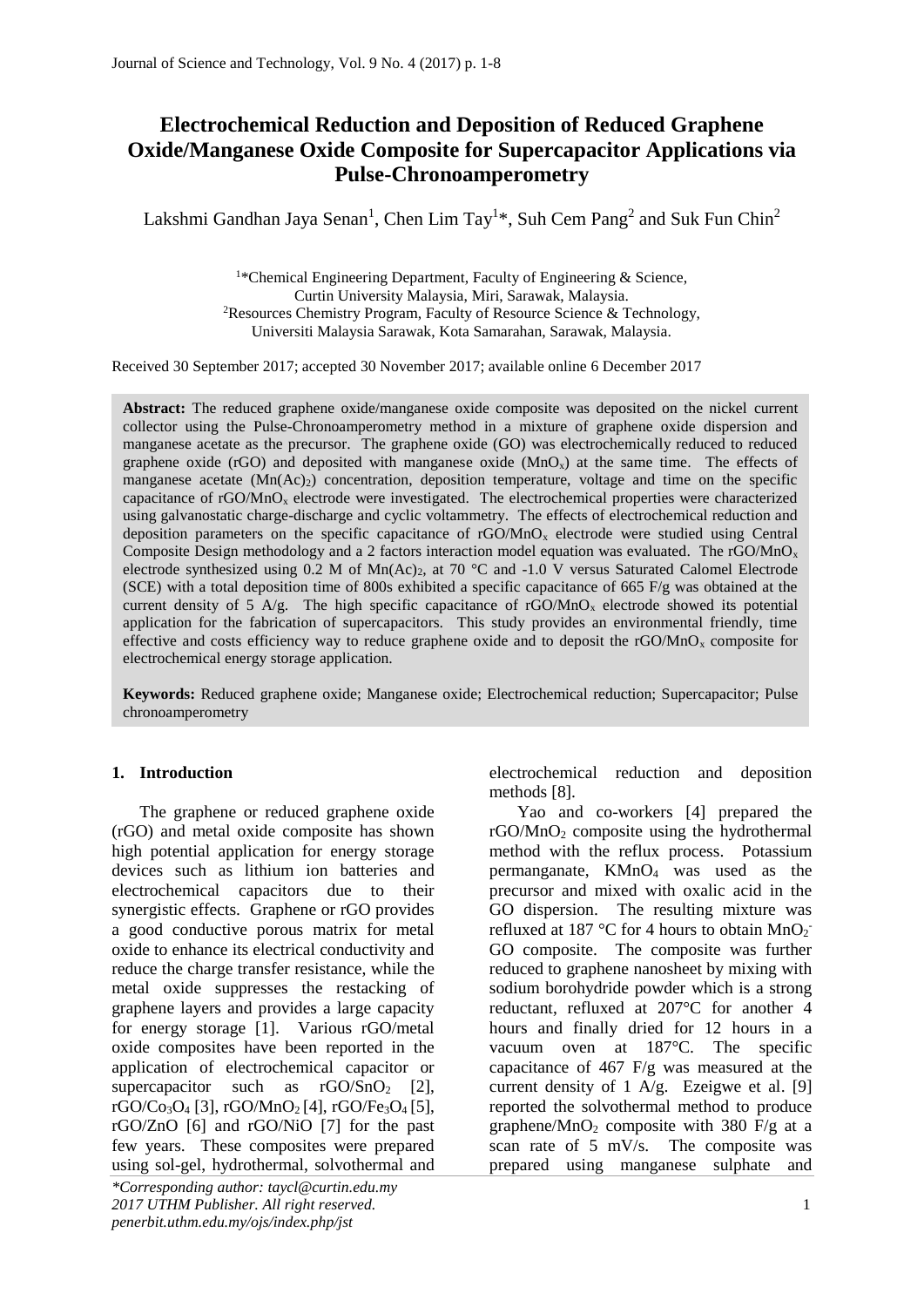potassium manganate in the graphene dispersion and was autoclaved at 90°C for 15 hours. These methods require a large amount of energy during the heating process and a very long time to synthesize the composite.

The pulse electrodeposition of rGO/MnO<sub>2</sub> composite under supergravity field has been reported by Liu and co-workers [10]. A high specific capacitance of 595.7 F/g at a current density of 0.5 A/g was achieved for the composite prepared using a two-step fabrication method. The microwave assisted exfoliated and reduced GO was dispersed with 4 mM MnSO<sup>4</sup> and pulse deposited with a current density of 0.8 mA/cm<sup>2</sup> with the frequency of 1000 Hz for 60 minutes under intensified supergravity condition. Although  $rGOMnO<sub>2</sub>$  composite prepared by this method exhibited high specific capacitance, the deposition time was long and involved processes of multiple steps.

Recently, the one-step electrochemical reduction and deposition of rGO/metal oxide reported by Liu et al. [11] has attracted extensive attention due to its low temperature, less time consumption, simple with highly controllable processing steps. The electrochemical reduction and deposition can be controlled and carried out with potentiostatic, cyclic voltammetry, potentiodynamic or pulse chronopotentiometry to reduce the graphene oxide to rGO and deposit the metal oxide onto the current collector simultaneously [7].

In this study,  $rGO/MnO<sub>x</sub>$  composite was prepared via the pulse chronoamperometry and its specific capacitance was measured as a function of concentration, voltage, temperature and deposition time. The effect of the synthesis parameters on the specific capacitance of rGO/MnO<sup>x</sup> composite was studied using the central composite method. The electrochemical reduction and deposition mechanisms were investigated using the pulse chronoamperometry curves. The rGO/MnO<sup>x</sup> composite prepared with pulse chronoamperometry showed higher specific capacitance compared with those of pure  $MnO<sub>x</sub>$  and pure rGO. This method used less energy, less time and no other toxic chemicals were involved. It could be considered as a greener approach for producing the rGO/MnO<sup>x</sup> composite for supercapacitor applications.

# **2. Materials and Methods**

**Preparation of graphene oxide (GO).**  The GO was prepared using the modified Hummer's method [12]. 6.0 g of graphite powder was mixed with 6.0 g of sodium nitrate, NaNO<sub>3</sub> in 270 mL of concentrated sulfuric acid,  $H_2SO_4$ , in an ice bath to keep the temperature lower than 5°C. The mixture was stirred for 5 hours using a magnetic stirrer. After that, 36.0 g of potassium permanganate, KMnO<sup>4</sup> was added slowly into the mixture within 90 minutes by keep stirring it at 300 rpm, while the temperature was controlled below 15°C. The mixture was left to be stirred overnight at room temperature in a fume hood until it became yellowish brown color. 1.2 L of deionized water was added to the mixture and stirred for another 10 minutes.

The yellow dispersion containing GO was vacuum filtered by using Buchner Funnel with Whatman filter paper No. 1. The filtered graphene oxide was washed with hydrochloric acid to remove the metal ions and rinsed with deionized water to remove the acid residue. The filtered GO was further exfoliated by dispersing in deionized water and sonicated with ultrasonic cleaner for an hour.

The dispersion was later transferred into the centrifuge bottles and centrifuged at 3000 rpm for 30 minutes with centrifuge machine (Labafuge 400) to separate GO from the solution. The supernatant was decanted and the remaining GO slurry was collected and dried in an oven at 60°C until constant weight. The dried GO was further grinded into powdery form and kept in a sealed container.

**Electrochemical reduction and deposition of rGO/MnO<sup>x</sup> composite.** 0.5 g of GO powder was well dispersed in 500 mL of deionized water by sonicating it for an hour. The GO dispersion was centrifuged at 500 rpm for 20 minutes to remove the bigger size of GO. The supernatant was separated and kept for further use. 0.2 M of Manganese Acetate  $(Mn(Ac)_2)$  solution was prepared by dissolving 12.25 g of Manganese Acetate tetrahydrate in 250 mL of volumetric flask. The precursor solution mixture was prepared by mixing 20 mL of GO dispersion and 20 mL of 0.2 M  $Mn(Ac)$ <sub>2</sub> (volume ratio of 1:1) in the coating cell's beaker.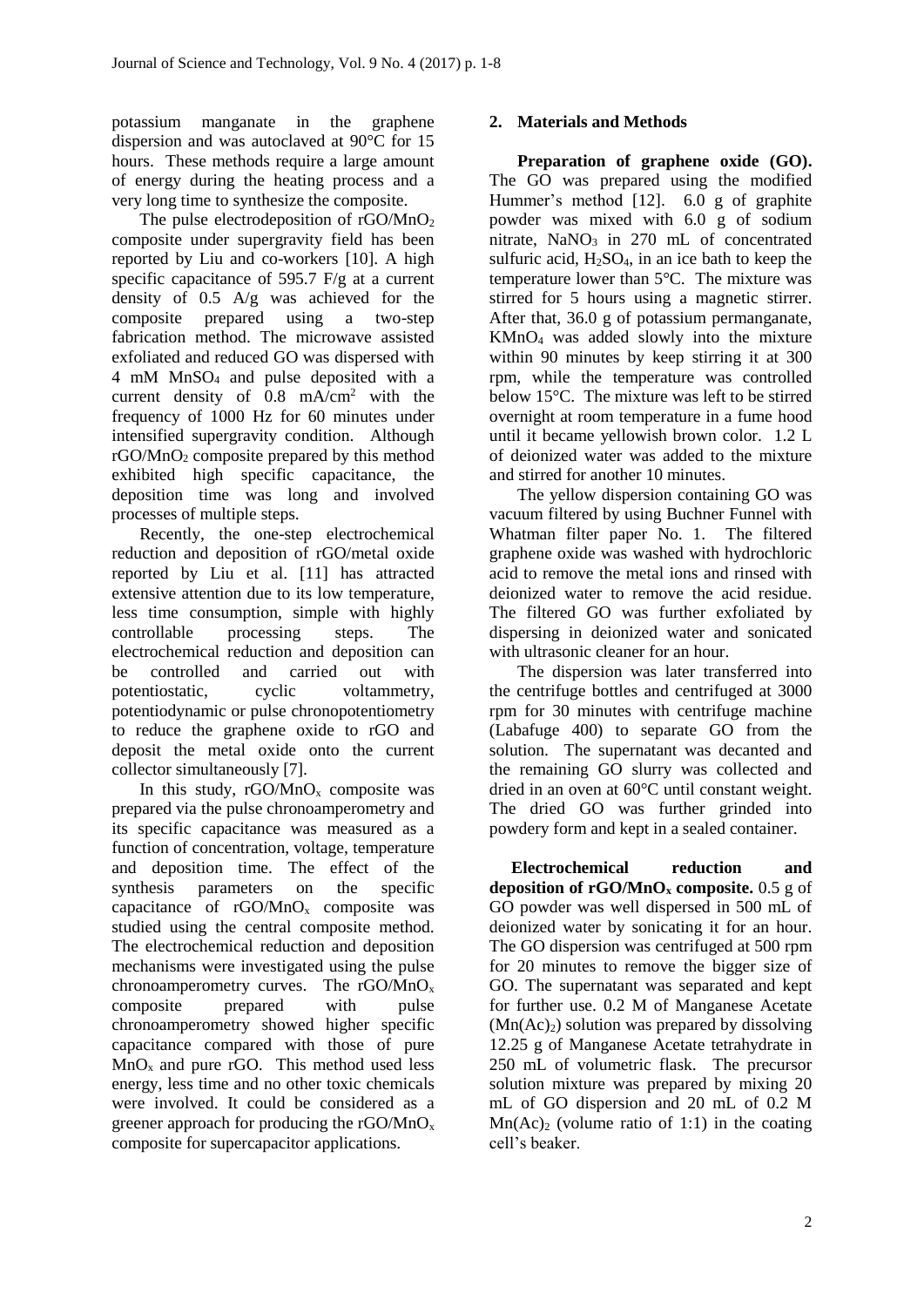The rGO/MnO<sub>x</sub> composite was electrochemically reduced and deposited on the nickel current collector. Nickel plate with a thickness of 0.15 mm was cut into a smaller size of 1.5 cm x 2.5 cm. Each nickel plates was cleaned, air dried and kept in a sealed container before the deposition. The electrochemical reduction and deposition was carried out using a potentiostat (Ivium CompactStat.e) with the Pulse Chronoamperometry method. Nickel plates were used as both working and counter electrodes, whereas the Saturated Calomel Electrode (SCE) acted as the reference electrode. The voltage was set to -1.0 V for 50 s and followed by 1.0 V for another 50 s and repeated for 5 cycles, with the total reduction and deposition time of 500 s at temperature of 40°C. After the deposition, the working electrode was rinsed with deionized water and air dried. The weight of the nickel plate before and after the deposition was measured and recorded.

The four factors of electrochemical reduction and deposition of rGO/MnO<sup>x</sup> composite were investigated by using Central Composite Design. 30 runs of experiment were generated by using Design Expert V10 with the following working ranges as shown in Table 1. Each factor was set to 5 levels with 16 factorial points, 8 axial points and 6 center points. The experiments were repeated by conducting the whole 30 runs of experiment generated.

|                           |  |  |  | <b>Table 1</b> Four factors' working ranges for |  |  |  |
|---------------------------|--|--|--|-------------------------------------------------|--|--|--|
| Central Composite Design. |  |  |  |                                                 |  |  |  |

| Code          | Factors               | Low | High | -alpha | $+alpha$ |
|---------------|-----------------------|-----|------|--------|----------|
| А             | Voltage (V)           | 1.0 | 1.5  | 0.75   | 1.75     |
| B             | Deposition<br>Time(s) | 500 | 800  | 350    | 950      |
| $\mathcal{C}$ | Temperature           | 40  | 70   | 25     | 85       |
| D             | Concentration<br>M    | 0.2 | 0.4  | 0.1    | 0.5      |

**Electrochemical characterisation of rGO/MnO<sup>x</sup> electrodes.** The electrochemical properties of  $rGO/MnO_x$  electrodes were characterized using Galvanostatic chargedischarge (GCD) and Cyclic Voltammetry (CV) with three electrodes system with rGO/MnO<sup>x</sup> electrode as working electrode, platinum as counter electrode while SCE was used as reference electrode. The 1.0 M sodium sulphate,  $Na<sub>2</sub>SO<sub>4</sub>$  was used as the electrolyte.

For GCD, the current density of  $5 \text{ A/g}$  was used to charge the  $rGO/MnO_x$  electrode from open circuit voltage up to 1.0 V and discharge it at the same current density to 0 V for 5 cycles. The specific capacitance  $(C_{\text{sp}})$  was calculated using Eq. 1 from the 5th cycle.

$$
C_{sp} = (I \times \Delta t) / (m \times \Delta V) \tag{1}
$$

where  $I$  is the charging/discharging current (A), *∆t* is the charging/discharging time (s), m is the mass of the active material (g) and *∆V* is the changes of voltage (V). For CV, the current was measured in the potential range of 0 to 1.0 V vs. SCE at the scan rates of 50 mV.

#### **3. Results and Discussions**

Fig. 1 shows the pulse chronoamperometry curve of electrochemical reduction and deposition of  $rGOMnO<sub>x</sub>$  composite prepared with -1.0 V for 50 s and followed with 1.0 V for another 50 s per cycle. It was conducted using  $0.2$  M Mn(Ac)<sub>2</sub> in the GO dispersion as the precursor at temperature of 40°C. In the initial 50 s, the current measured was small and maintained at a constant value of 0.65 mA due to the high polarization resistivity of the GO and  $Mn(Ac)$ <sub>2</sub> solution. The manganese ions,  $Mn^{2+}$  were moved towards the surface of the working electrode due to the electrostatic attraction force. After 50 s, a spike current of ~45mA was measured when the voltage of 1.0 V was supplied to the working electrode; the electrical double layer was charged and the deposition of  $MnO<sub>2</sub>$  occurred according to theEq. 2. At the same time, the negatively charged of GO was attracted towards the surface of the working electrode. As the thickness of deposited  $MnO<sub>2</sub>$  increases at the working electrode, the current has dropped from 45 mA to 26 mA due to the resistivity of the deposited  $MnO<sub>2</sub>$ , the diffusion of free ions in the electrolyte and the concentration gradient between the working electrode and counter electrode.

$$
Mn^{2+} + 4 \text{ OH}^- \rightarrow MnO_2 + 2 \text{ H}_2\text{O} + 2e \qquad (2)
$$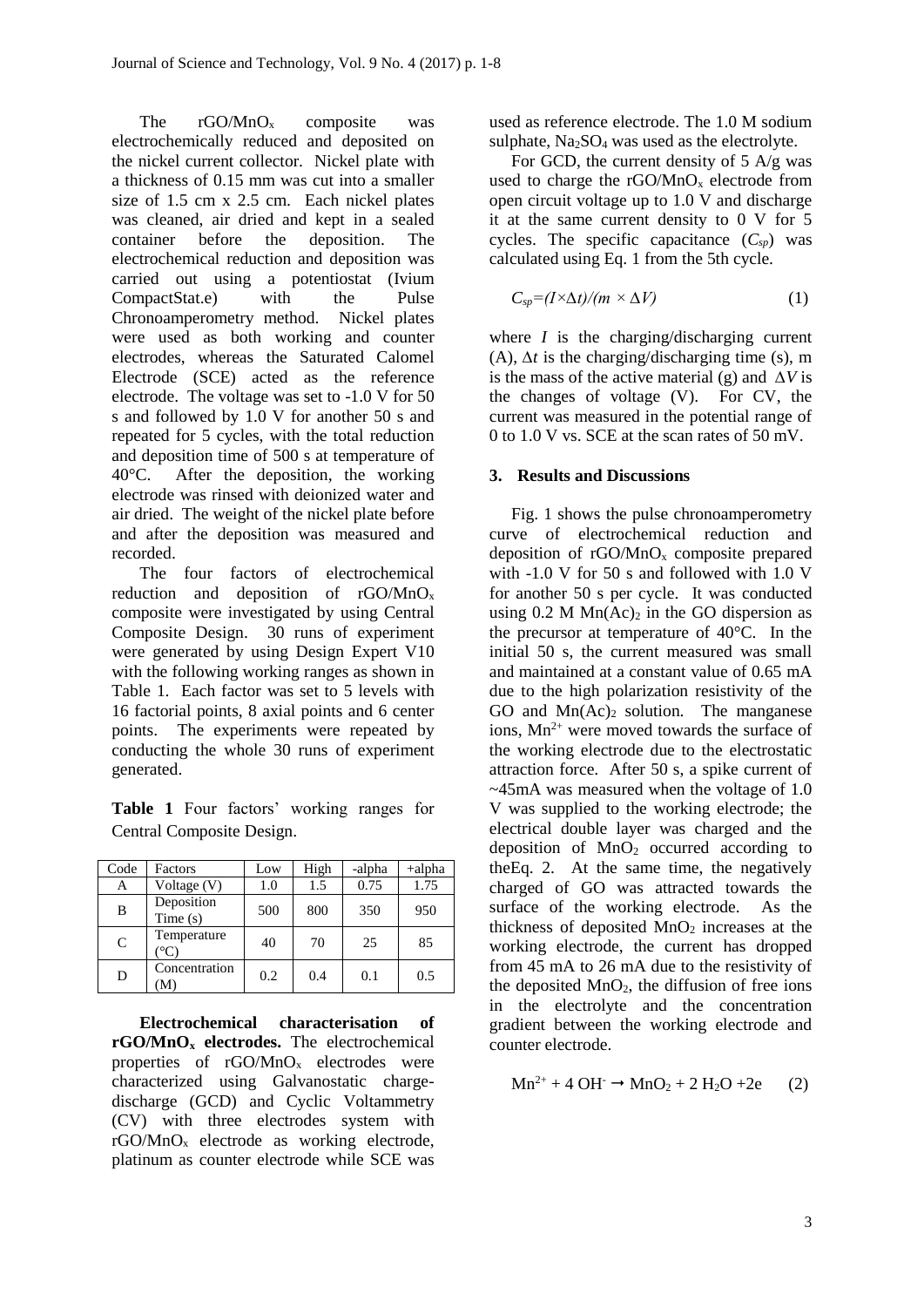

**Fig. 1** The pulse-chronoamperometry curve for electrochemical reduction and deposition of  $rGOMnO<sub>2</sub>$  composite using voltage of -1.0 V for 50 s and 1.0 V for 50 s per cycle with 0.2 M of  $Mn(Ac)<sub>2</sub>$  at the temperature of 40°C.



**Fig. 2** Schematic diagram of the proposed mechanism for the electrochemical reduction and deposition of rGO/MnO<sup>2</sup> composite via pulse chronoamperometry with 1.0 V for 50 s and followed by -1.0 V for another 50 s.

At 100s, the voltage -1.0 V was supplied, a peak of -60 mA was observed, a large current has been consumed to reduce the GO to rGO on the surface of the working electrode. As the GO on the working electrode surface was consumed, the resistivity increases and the current decreased dramatically to -3 mA before the 1.0 V was applied. The deposition of MnO<sup>2</sup> and electrostatic migration of GO

toward the working electrode repeated again in the next cycles.

Fig. 2 shows the proposed mechanisms for electrochemical reduction and deposition of  $r\text{GO/MnO}_2$  composite which were corresponding to the pulsechronoamperometry curve at different stages and cycles as shown in Fig. 1. The electrochemical reduction and deposition was repeated until layers of  $rGO$  and  $MnO<sub>2</sub>$  were obtained on the nickel current collector. Starting from the 3rd cycles of pulse chronoamperometry, the interval for current to be held at a current of 60 mA was increased from 20 s to 50 s which showed that the concentration of GO was decreased and a longer time is required to reach the equilibrium concentration on the diffusion layer.



**Fig. 3** The galvanostatic charge-discharge curve for rGO/MnO<sub>2</sub> compared with pure  $MnO<sub>2</sub>$  and rGO prepared with -1.0 V and 1.0 V for 60 s respectively using 0.2 M Mn(AC)<sub>2</sub> at 60 $^{\circ}$ C.

Fig. 3 shows the comparison of chargedischarge curves from which the specific capacitance of  $rGOMnO<sub>2</sub>$  (383 F/g), pure  $MnO<sub>2</sub>$  (103 F/g) and rGO (6 F/g) were calculated. The synergetic effects of rGO/MnO<sup>2</sup> resulted in substantial improvement in specific capacitance which could be due to reduced agglomeration of metal oxide, increased total effective surface area, as well as preventing the restacking of rGO layers that acted as conductive networks for the metal oxide.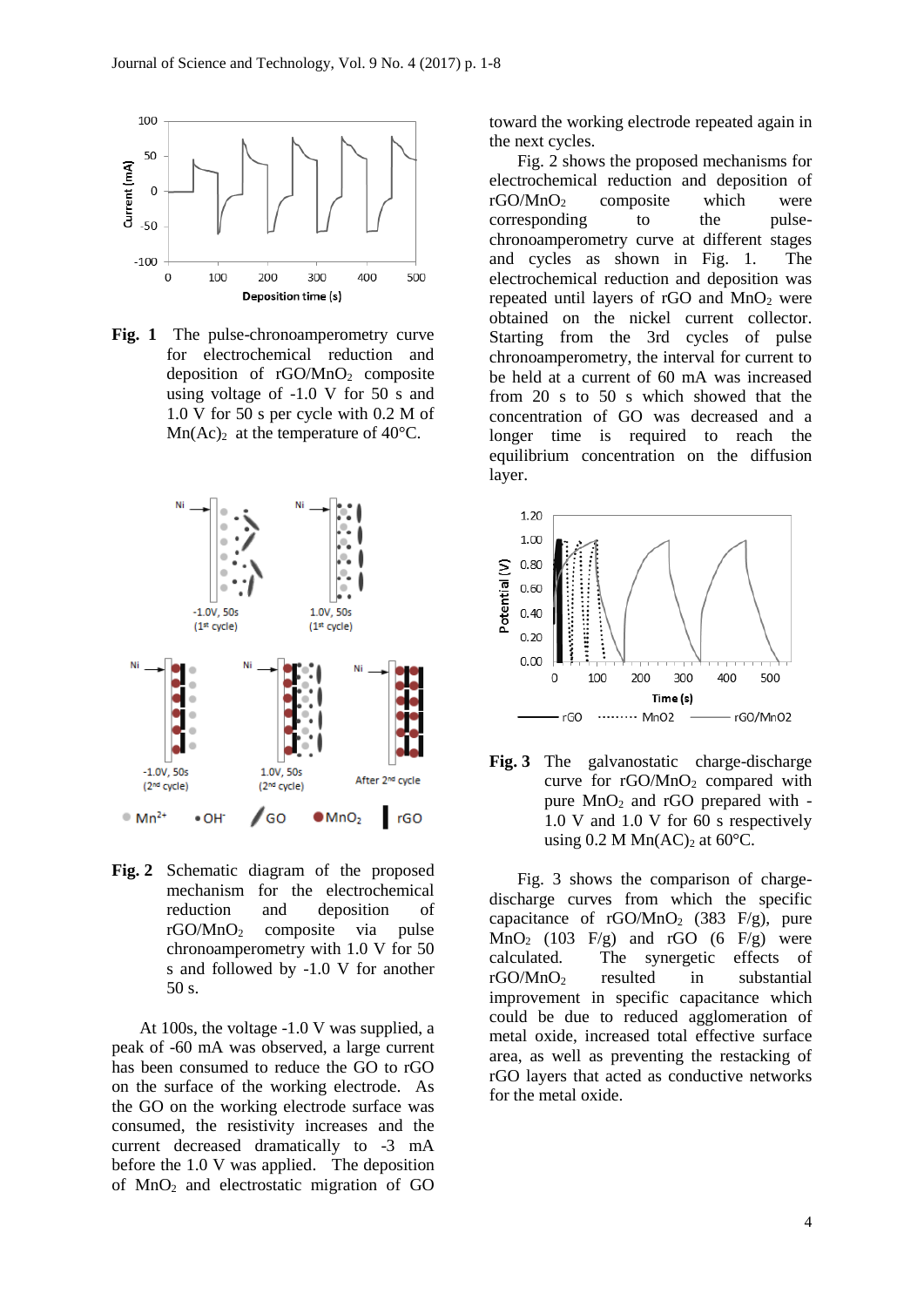

**Fig. 4** Cyclic voltammetry curve for  $rGO/MnO<sub>2</sub>$  compared with pure  $MnO<sub>2</sub>$ and rGO prepared with -1.0 V and 1.0 V for 60 s respectively using 0.2 M of Mn(Ac)<sub>2</sub> at  $60^{\circ}$ C.

Fig. 4 shows the cyclic voltammetry of rGO/MnO<sup>2</sup> composite as compared with pure MnO<sup>2</sup> and rGO. Due to its low resistivity of rGO, the CV curve of rGO showed very small area. By comparing the CV curves of rGO/MnO<sub>2</sub> and MnO<sub>2</sub>, the rGO appeared to play an important role in increasing the electrical conductivity of  $MnO<sub>2</sub>$  and hence increasing the specific capacitance of MnO2.

The effects of voltage, deposition time, temperature and concentration of  $Mn(AC)_2$  on the specific capacitance were further investigated with 30 runs of experiment generated from the Central Composite Design as presented in Table 2. Based on the first 16 factorial designs, increasing applied voltage significantly increased the specific capacitance at lower deposition time, temperature and also concentration, but decreased specific capacitance at higher deposition time and temperature while maintaining the same concentration of  $0.2$  M Mn(Ac)<sub>2</sub>. As a whole, increased applied voltage could have led to reduction in the specific capacitance of  $r\text{GO/MnO}_x$  composite when the experiments were conducted at higher concentration of 0.4  $M$  of  $Mn(AC)<sub>2</sub>$ , especially at higher temperature of 70°C. The highest specific capacitance of 665 F/g was obtained for rGO/MnO<sub>x</sub> composite prepared using  $1.0 \text{ V}$  for 800 s of deposition time at 70°C with 0.2 M of  $Mn(AC)$ <sub>2</sub> in ~1 mg/mL of GO dispersion.

**Table 2** The specific capacitance of  $rGOMnO<sub>x</sub>$  as a function of voltage, deposition time, temperature and concentration of  $Mn(Ac)<sub>2</sub>$ .

| <b>Run</b>      | A:Voltage (V)           | <b>B:Deposition</b><br>time (s) | C:Temperature<br>(၁) | D:Concentration<br>$\widehat{\boldsymbol{\Sigma}}$ | $\mathsf{Capacitance}\left(\mathcal{C}_{\mathsf{sp}}\right)$<br>Specific |
|-----------------|-------------------------|---------------------------------|----------------------|----------------------------------------------------|--------------------------------------------------------------------------|
| $\mathbf{1}$    | $\overline{1}$          | 500                             | $\overline{40}$      | $\overline{0.2}$                                   | 232                                                                      |
| $\overline{2}$  | $\overline{1.5}$        | 500                             | 40                   | $\overline{0.2}$                                   | 476                                                                      |
| $\overline{3}$  | $\overline{1}$          | 800                             | $\overline{40}$      | $\overline{0.2}$                                   | 203                                                                      |
| 4               | $\overline{1.5}$        | 800                             | 40                   | 0.2                                                | 188                                                                      |
| $\overline{5}$  | $\overline{1}$          | $\frac{1}{500}$                 | 70                   | $\overline{0.2}$                                   | 308                                                                      |
| 6               | 1.5                     | 500                             | 70                   | $\overline{0.2}$                                   | 349                                                                      |
| 7               | $\overline{1}$          | 800                             | 70                   | 0.2                                                | 665                                                                      |
| 8               | $\overline{1.5}$        | 800                             | 70                   | 0.2                                                | 330                                                                      |
| 9               | $\overline{\mathbf{1}}$ | 500                             | 40                   | $\overline{0.4}$                                   | $\frac{1}{244}$                                                          |
| 10              | $\overline{1.5}$        | 500                             | 40                   | $\overline{0.4}$                                   | $\frac{244}{5}$                                                          |
| 11              | $\overline{1}$          | 800                             | 40                   | $\overline{0.4}$                                   | $\overline{150}$                                                         |
| 12              | $1.\overline{5}$        | 800                             | 40                   | $\overline{0.4}$                                   | 239                                                                      |
| $\overline{13}$ | $\overline{1}$          | 500                             | 70                   | $\overline{0.4}$                                   | 302                                                                      |
| $\overline{14}$ | 1.5                     | 500                             | 70                   | 0.4                                                | $\overline{69}$                                                          |
| $\overline{15}$ | $\mathbf{1}$            | 800                             | 70                   | 0.4                                                | 128                                                                      |
| 16              | 1.5                     | 800                             | 70                   | 0.4                                                | 62                                                                       |
| 17              | 0.75                    | 650                             | 55                   | 0.3                                                | 610                                                                      |
| $\overline{18}$ | 1.75                    | 650                             | 55                   | $\overline{0.3}$                                   | 228                                                                      |
| 19              | 1.25                    | 350                             | $\overline{55}$      | 0.3                                                | 495                                                                      |
| $\overline{20}$ | 1.25                    | 950                             | $\overline{55}$      | $\overline{0.3}$                                   | 172                                                                      |
| 21              | 1.25                    | 650                             | $\overline{25}$      | $\overline{0.3}$                                   | $\overline{222}$                                                         |
| 22              | 1.25                    | 650                             | 85                   | 0.3                                                | 128                                                                      |
| 23              | 1.25                    | 650                             | $\overline{55}$      | 0.1                                                | 525                                                                      |
| $\overline{24}$ | 1.25                    | 650                             | $\overline{55}$      | 0.5                                                | 198                                                                      |
| 25              | 1.25                    | 650                             | $\overline{55}$      | $\overline{0.3}$                                   | 286                                                                      |
| $\overline{26}$ | 1.25                    | 650                             | $\overline{55}$      | 0.3                                                | 286                                                                      |
| 27              | 1.25                    | 650                             | $\overline{55}$      | 0.3                                                | 453                                                                      |
| $\overline{28}$ | 1.25                    | 650                             | $\overline{55}$      | $0.\overline{3}$                                   | $\frac{1}{237}$                                                          |
| 29              | 1.25                    | 650                             | 55                   | 0.3                                                | 192                                                                      |
| 30              | 1.25                    | 650                             | $\overline{55}$      | 0.3                                                | 365                                                                      |

The experimental data were further analyzed using ANOVA (Table 3). The final equation for the specific capacitance of  $rGO/MnO<sub>x</sub>$  composite is expressed in Eq. 3,

Specific Capacitance  $(C_{sp}) = +286.20$ 43.29A - 37.70B + 2.04C - 81.95D - 23.68AB - 56.93AC - 9.06AD + 35.81BC - 18.81BD - 54.31CD (3)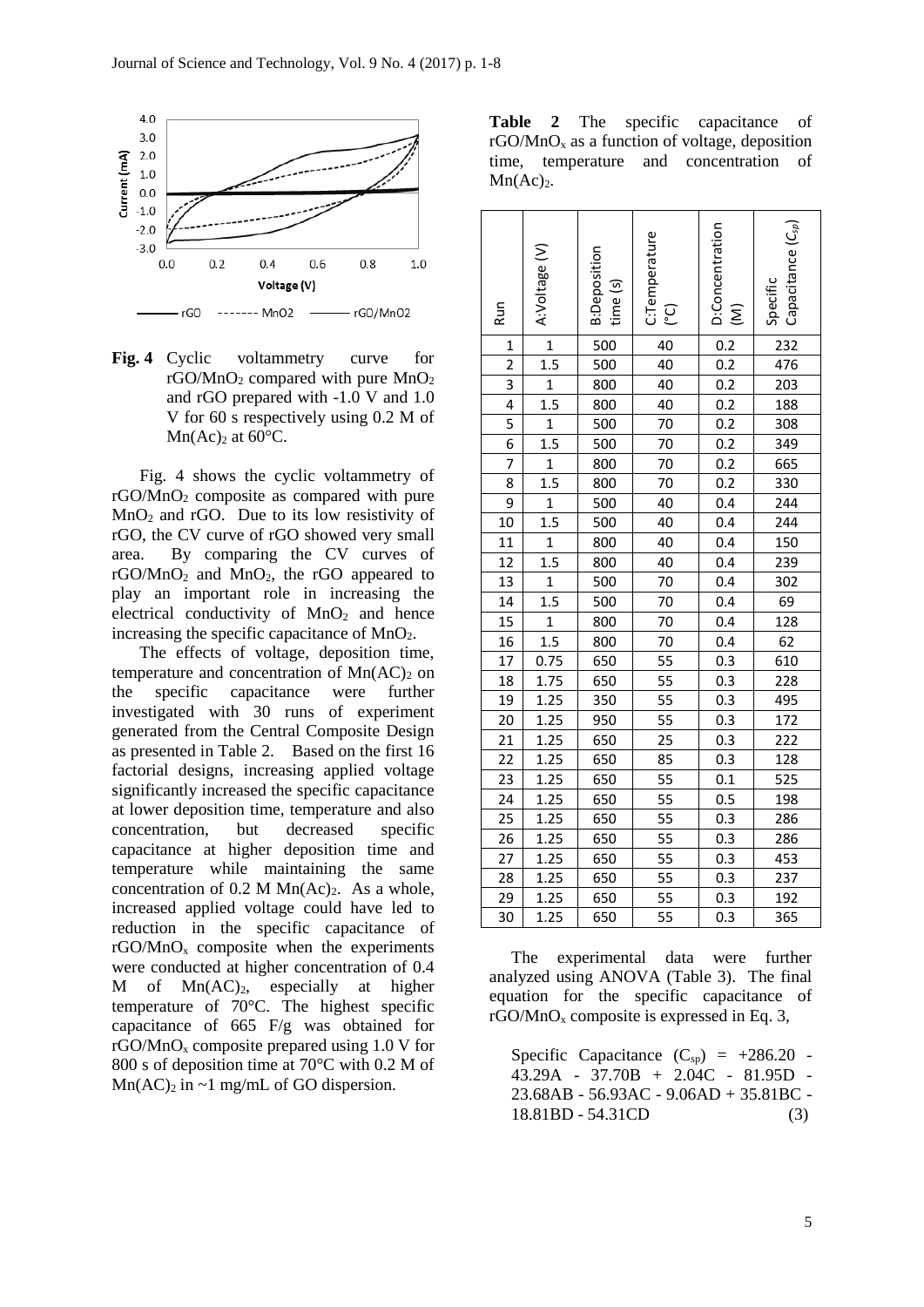where, A is the applied voltage, B is the deposition time, C is the temperature and D is the  $Mn(AC)_2$  concentration.

In the ANOVA test, the Prob  $>$  F for the specific capacitance is 0.0382 which is less than 0.05, hence, the 2-Factors Integration model is deemed significant. There is a 3.82% chance that the F-value for the specific capacitance could occur due to noise.

|  |                    | <b>Table 3.</b> Analysis of ANOVA for response |  |
|--|--------------------|------------------------------------------------|--|
|  | surface 2FI model. |                                                |  |

| Source                      | Squares<br>Sum of             | ቴ              | Square<br>Mean            | Value                          | p-value<br>Prob > F |
|-----------------------------|-------------------------------|----------------|---------------------------|--------------------------------|---------------------|
| Model                       | $3.760 \times$<br>$10^{+005}$ | 10             | 3759<br>6                 | 2.55                           | 0.038               |
| A-Voltage                   | 44980.0<br>4                  | 1              | 4498<br>0                 | 3.05                           | 0.097               |
| <b>B-Deposition</b><br>time | 34126.0<br>Δ                  | $\mathbf{1}$   | 3412<br>6                 | 2.31                           | 0.145               |
| $C -$<br>Temperature        | 100.04                        | $\mathbf{1}$   | 100                       | 6.77<br>$\times 10^{-}$<br>003 | 0.935               |
| D-<br>Concentratio<br>n     | $1.612 \times$<br>$10^{+005}$ | $\mathbf{1}$   | 1.612<br>X<br>$10^{+005}$ | 10.9                           | 0.004               |
| AB                          | 8977.56                       | 1              | 8978                      | 0.61                           | 0.445               |
| AC                          | 51870.0<br>6                  | $\mathbf{1}$   | 5187<br>0                 | 3.51                           | 0.076               |
| AD                          | 1314.06                       | $\mathbf{1}$   | 1314                      | 0.09                           | 0.769               |
| BC                          | 20520.5<br>6                  | $\mathbf{1}$   | 2052<br>0                 | 1.39                           | 0.253               |
| <b>BD</b>                   | 5662.56                       | $\overline{1}$ | 5662                      | 0.38                           | 0.543               |
| CD                          | 47197.5<br>6                  | 1              | 4719<br>8                 | 3.20                           | 0.090               |
| Residual                    | 2.806 $\times$<br>$10^{+005}$ | 19             | 1476<br>9                 |                                |                     |
| Lack of Fit                 | $2.370 \times$<br>$10^{+005}$ | 14             | 1692<br>9                 | 1.94                           | 0.239               |
| Pure Error                  | 43598.8<br>3                  | 5              | 8720                      |                                |                     |
| Cor Total                   | 6.566 $\times$<br>$10^{+005}$ | 29             |                           |                                |                     |

Fig. 5 and 6 show the effects of electrochemical reduction and deposition of rGO/MnO<sup>x</sup> composite on its specific capacitance under various controlled conditions. By referring to the generated Eq. 3, Fig. 5 and 6, higher deposition temperature and time with lower applied voltage and concentration of  $Mn(AC)$  could significantly contribute to a high specific capacitance. A specific capacitance of  $~500$  F/g could be

achieved when the applied voltage of 1.0 V was used for the reduction and deposition at the temperature of 70°C using 0.2 M of  $Mn(AC)$ <sub>2</sub> for 650 s (Fig. 5(a)). Although the factor of temperature was analysed to be not significantly affecting the reduction and deposition process in the ANOVA test, the contour plots in Fig. 6 show the opposite trend where there is a reduction in specific capacitance with the decreasing of temperature especially when low concentration of  $Mn(AC)_2$  was used (Fig. 6(b)).



**Fig. 5** The effects of electrochemical reduction and deposition parameters on the specific capacitance of rGO/MnO<sub>x</sub> composite (a) using  $0.2$  M of Mn(AC)<sub>2</sub> with deposition time of 650 s, (b) at temperature of 55°C with deposition time of 650 s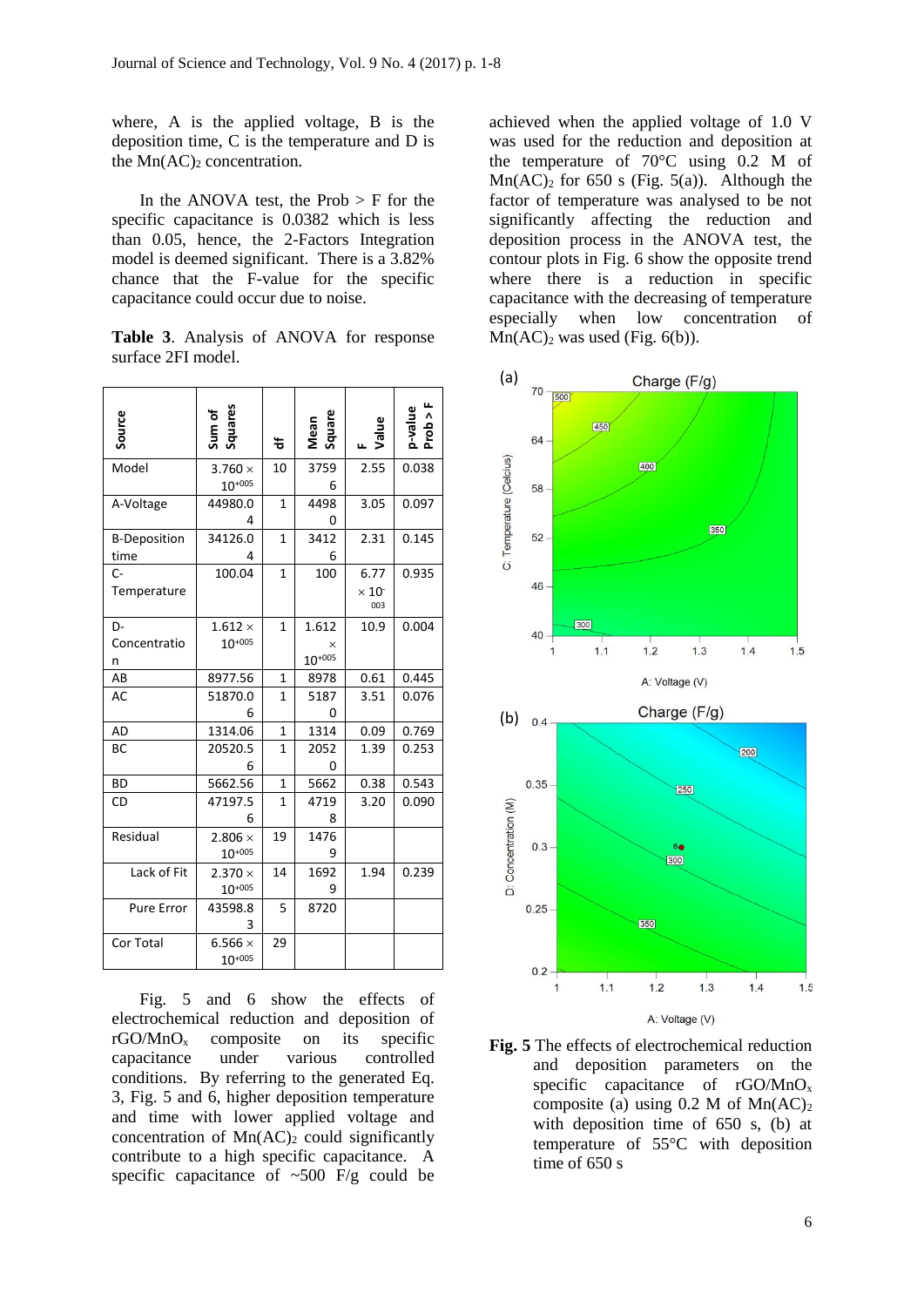

**Fig. 6** The effects of electrochemical reduction and deposition parameters on the specific capacitance of rGO/MnO<sub>x</sub> composite (a) using applied voltage of 1.25 V at temperature of  $55^{\circ}$ C and (b) using applied voltage of 1.25 V with deposition time of 650 s.

The model results suggested that using a lower concentration of  $Mn(AC)$  for the electrochemical reduction the deposition processes literally provides a free space for the mass transfer of GO towards the surface of the electrode and get reduced to become rGO and to be embedded within the  $MnO_x$  matrix and hence improved the charge transfer process. Higher concentration of  $Mn(AC)$ <sub>2</sub> precursor, would restrict the movement of GO towards the electrode, and increased the compactness of the  $MnO_x$  layer formed on the surface,

which led to a lower specific capacitance due to higher charge transfer resistance. This explained the concentration factor was found to significantly affect the specific capacitance in the ANOVA test with its  $Prob > F$  for the specific capacitance is 0.0037, which is less than 0.05. Using higher temperature and lower concentration of precursor during the electrochemical reduction and deposition process would facilitate the mass transfer of GO and  $Mn^{2+}$  precursor towards the surface of the electrode by reducing the concentration gradient. Meanwhile, the lower voltage of 1.0 V reduced the formation of hydrogen gas bubbles on the surface of the electrode, as the voltage of 1.25V and above could cause the hydrolysis of water.

#### **4. Conclusions**

The  $rGO/MnO_x$  composite electrode prepared using the pulse-chronoamperometry is a single step preparation method that is ergonomic and environmental friendly.  $MnO<sub>x</sub>$ and the GO was reduced and deposited on the Ni current collector at the same time to form a composite which could be a potential electrode material for supercapacitor. The specific capacitance of  $rGOMnO<sub>x</sub>$  could be tailored by controlling the preparation parameters of applied voltage, deposition time, temperature and the  $Mn(AC)_2$  concentration according to the 2FI model generated from Central Composite Design.

Generally,  $rGOMnO<sub>x</sub>$  composite of high specific capacitance can be prepared by using  $0.2$  M Mn(AC)<sub>2</sub> mixed with GO dispersion as the precursor, and electrochemically reduced and deposited onto a current collector using 1.0 V at a temperature of 70  $\degree$ C for 500 s. Increasing concentration of  $Mn(AC)_2$  and applied voltage would tend to reduce the specific capacitance of  $rGOMnO<sub>x</sub>$  composite due to lower mobility of GO towards the surface of the electrode and the formation of hydrogen bubbles from the hydrolysis of water. However, the composition ratio of deposited rGO/MnO<sup>x</sup> composite prepared using different  $Mn(AC)_2$  concentrations need to be accurately determined in order to support assumptions on the mass transfer of GO towards the surface electrode.